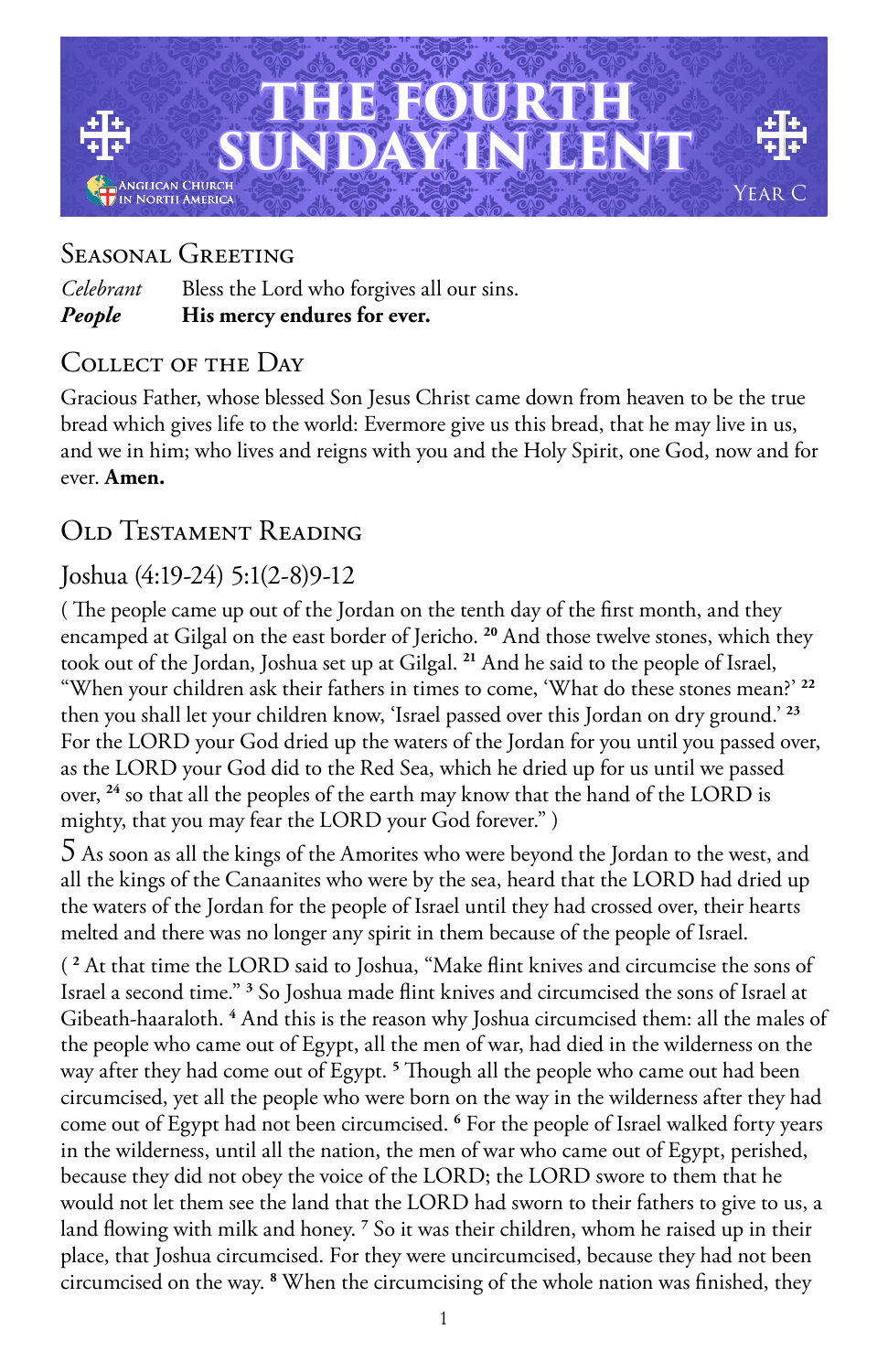remained in their places in the camp until they were healed. ) **<sup>9</sup>** And the LORD said to Joshua, "Today I have rolled away the reproach of Egypt from you." And so the name of that place is called Gilgal to this day.

**<sup>10</sup>** While the people of Israel were encamped at Gilgal, they kept the Passover on the fourteenth day of the month in the evening on the plains of Jericho. **<sup>11</sup>** And the day after the Passover, on that very day, they ate of the produce of the land, unleavened cakes and parched grain. **<sup>12</sup>** And the manna ceased the day after they ate of the produce of the land. And there was no longer manna for the people of Israel, but they ate of the fruit of the land of Canaan that year.

*Reader:* The word of the Lord. *People:* **Thanks be to God.** 

#### Psalter Verses

*(In said services, the psalm verses may be placed between the Epistle and the Gospel, with the congregation standing in preparation for the Gospel. At services where there is a hymn or canticle before the Gospel, the psalm might be said between the Old Testament and Epistle, the people seated.)*

#### Psalm 34 or 34:1-8

- **<sup>1</sup>** I will always give thanks unto the LORD; \* his praise shall ever be in my mouth.
- **<sup>2</sup>** My soul shall make its boast in the LORD; \* the humble shall hear this and be glad.
- **<sup>3</sup>** O praise the LORD with me, \* and let us magnify his Name together.
- **<sup>4</sup>** I sought the LORD, and he heard me; \* he delivered me out of all my fears.
- **<sup>5</sup>** They looked unto him, and were made glad, \* and their faces were not ashamed.
- **<sup>6</sup>** Look, the poor man cries, and the LORD hears him, \* and saves him out of all his troubles.
- **<sup>7</sup>** The angel of the LORD camps round about those who fear him, \* and delivers them in time of need.
- **<sup>8</sup>** O taste and see how gracious the LORD is; \* blessed is the one who trusts in him.
- ( **<sup>9</sup>**O fear the LORD, you that are his saints; \* for those who fear him lack nothing.
- **<sup>10</sup>** The lions lack and suffer hunger, \* but those who seek the LORD shall lack nothing that is good.
- **<sup>11</sup>** Come, children, and listen to me; \* I will teach you the fear of the LORD.
- **<sup>12</sup>** Who among you desires to live, \* and longs to see good days?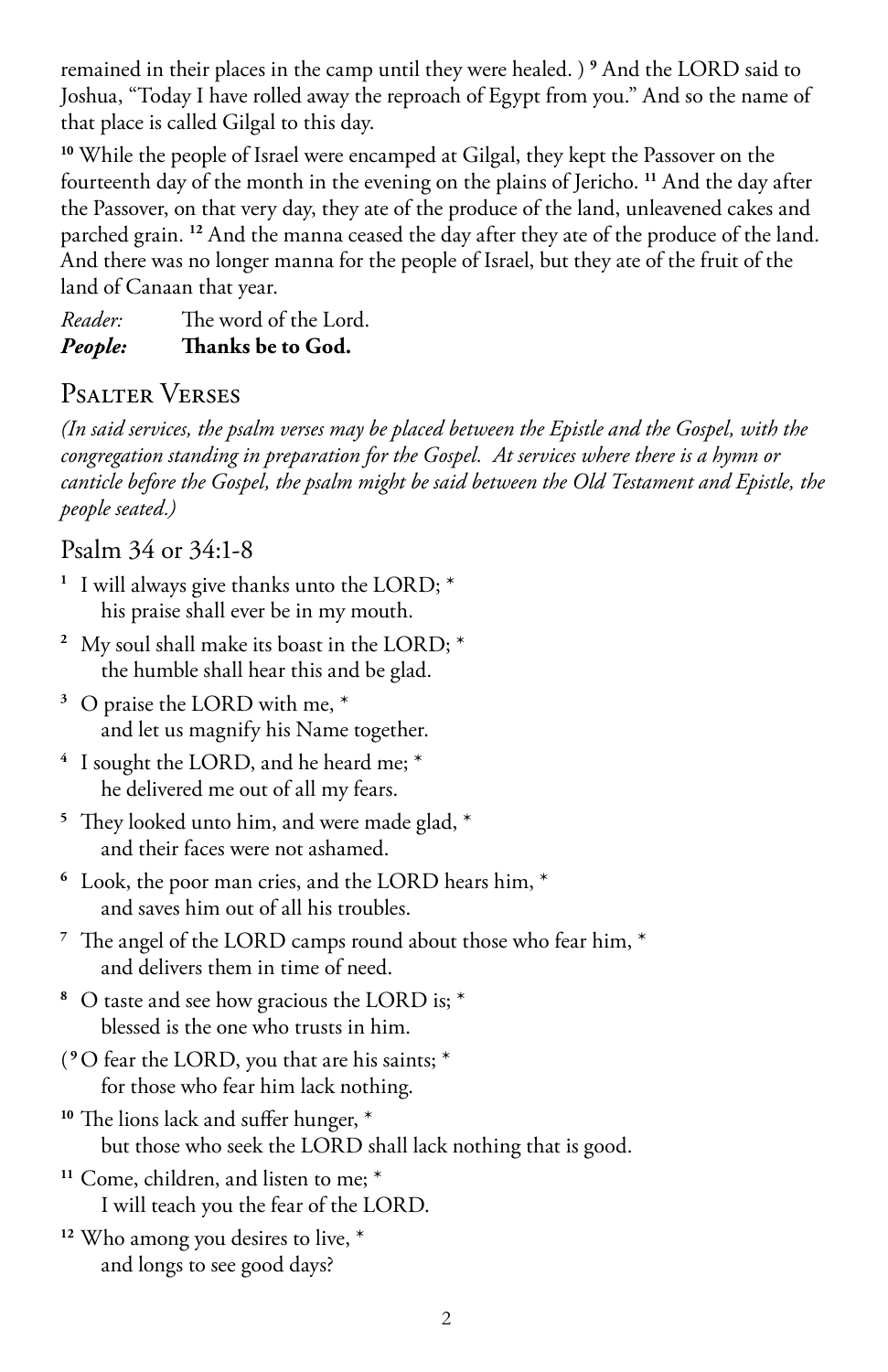- **<sup>13</sup>** Keep your tongue from evil, \* and your lips from speaking lies.
- **<sup>14</sup>** Turn from evil and do good; \* seek peace and pursue it.
- <sup>15</sup> The eyes of the LORD are upon the righteous,  $*$ and his ears are open to their prayers.
- **<sup>16</sup>** The countenance of the LORD is against those who do evil, \* to root out the remembrance of them from the earth.
- <sup>17</sup> The righteous cry, and the LORD hears them  $*$ and delivers them out of all their troubles.
- **<sup>18</sup>** The LORD is near to those who are brokenhearted \* and will save those who are crushed in spirit.
- <sup>19</sup> Great are the troubles of the righteous,  $*$ but the LORD delivers him out of them all.
- **<sup>20</sup>** He keeps all his bones, \* so that not one of them is broken.
- **<sup>21</sup>** But evil shall slay the ungodly, \* and those who hate the righteous shall be desolate.
- **<sup>22</sup>** The LORD delivers the souls of his servants, \* and all those who put their trust in him shall not be destitute. )

# Epistle Reading

# 2 Corinthians 5:17-21

Therefore, if anyone is in Christ, he is a new creation. The old has passed away; behold, the new has come. **<sup>18</sup>** All this is from God, who through Christ reconciled us to himself and gave us the ministry of reconciliation; **<sup>19</sup>** that is, in Christ God was reconciling the world to himself, not counting their trespasses against them, and entrusting to us the message of reconciliation. **<sup>20</sup>** Therefore, we are ambassadors for Christ, God making his appeal through us. We implore you on behalf of Christ, be reconciled to God. **<sup>21</sup>** For our sake he made him to be sin who knew no sin, so that in him we might become the righteousness of God.

*Reader:* The word of the Lord. *People:* **Thanks be to God.** 

# The Holy Gospel

*Deacon:* The Holy Gospel of Our Lord Jesus Christ, according to St. Luke. *People:* **Glory to you, Lord Christ.**

# Luke 15:11-32

And he said, "There was a man who had two sons. **<sup>12</sup>** And the younger of them said to his father, 'Father, give me the share of property that is coming to me.' And he divided his property between them. **<sup>13</sup>** Not many days later, the younger son gathered all he had and took a journey into a far country, and there he squandered his property in reckless living.